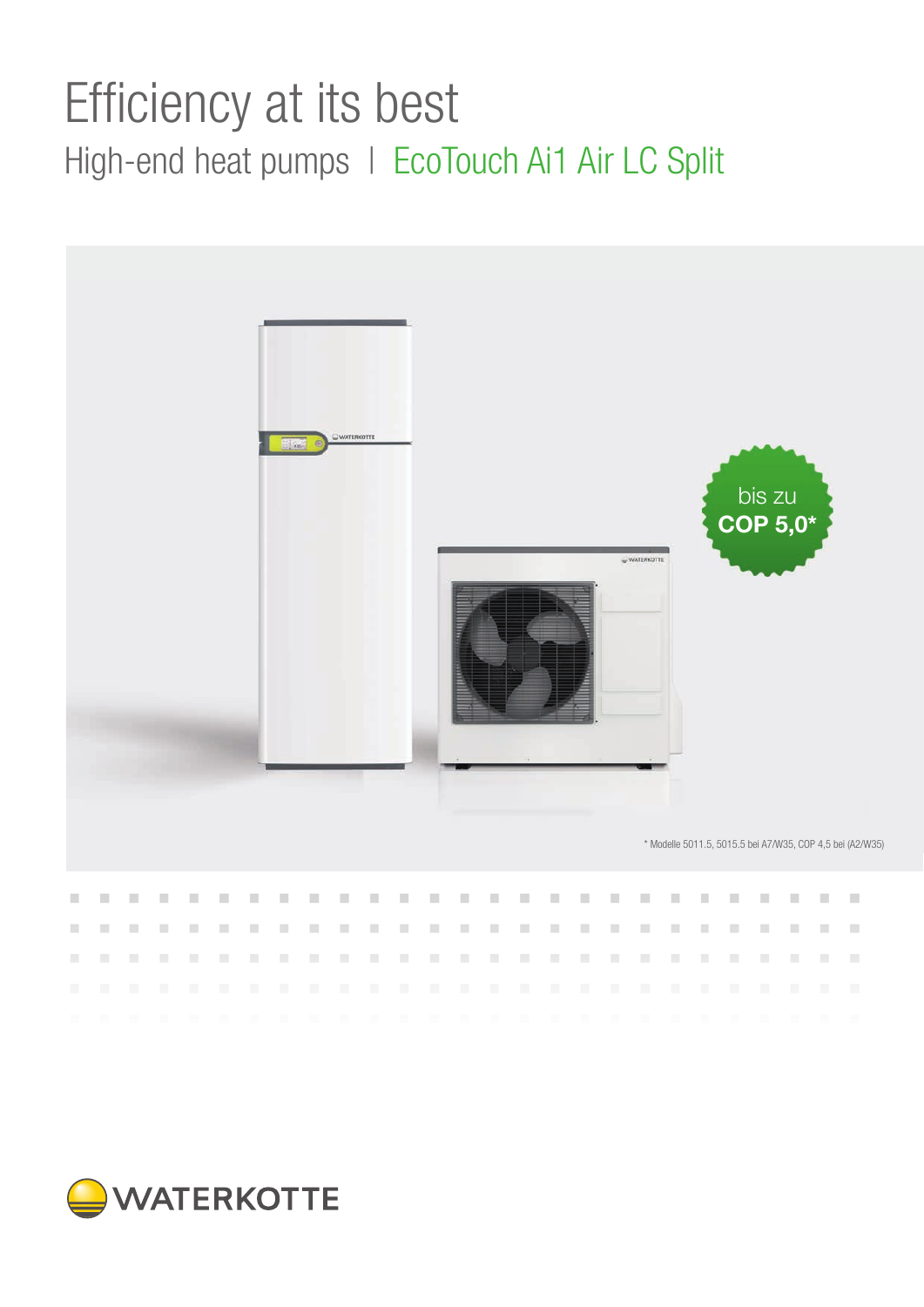

A++ and A: Energy-efficient combined system (including. WWPRs II controller) heating W35 and DHW preparation. Variations within the series possible

### Features indoor unit

- Special insulation for noise reduction
- Integrated inverter controller
- Weather-resistant housing
- Speed-controlled fans
- Speed-controlled scroll / double rotary piston compressor
- Electronic expansion valve
- Defrosting process: Circulation reversal using 4-way valve
- Special pipe routing in the evaporator to avoid icing
- Active cooling due to reversible refrigerant circulation
- Liquid separator in the cooling circuit
- Optimised space requirement 0.31 m<sup>2</sup>
- Air source heat pumps indoor unit
- Colour 4.3" touch display
- Integrated web interface for app control
- Intuitive control software EasyCon
- Hot water tank with 204-litre capacity
- Automatic Legionella protection circuit
- Integrated electrical heating element 6 kW
- Integrated flow rate measurement
- Integrated expansion tank (heating)
- Integrated safety valve (heating)
- Pressure sensor in the heating circuit
- Speed-controlled circulation pump, efficiency class A
- Connections installed on rear
- Unit dimensions (H x W x D): 600 x 1993 x 633 mm

## Outdoor unit features

## Optional features

- Connection set
- Controller expansion for:
	- Second heating circuit e.g. for swimming pool heating
	- Use of thermal solar energy
	- Additional mixer circuits

# **Highlights**

The new outdoor unit achieves the highest efficiency figures: Flow temperatures of 58 °C are possible even at outdoor temperatures of -15 °C. High-quality components ensure reliable operation for decades.



- Touch display with innovative EasyCon software
- Low operating costs due to COP values up to 5.0
- Smartphone control via EasyCon Mobile
- Housing in high gloss white or stainless steel look

#### High quality complete solution

The EcoTouch Ai1 Air LC Split uses air as a heat source. The unit offers a complete solution for low to medium power requirements in a split design. The high-grade full equipment leaves nothing to be desired.

### Flexible performance demand

The compressor performance is adapted to the required heat in the best possible way by means of inverter technology. As a result optimal efficiency and low operating costs are achieved at any time with considerable power reserves.

#### Top rated technical values

The technical values of the Ai1 Air LC Split are particularly convincing. The COP of 5.0 is outstanding and confirms the high efficiency of the system. This reduces your operating costs to a minimum.

### Robust and durable

### EcoTouch Ai1 Air LC Split | Power range from 3 – 19 kW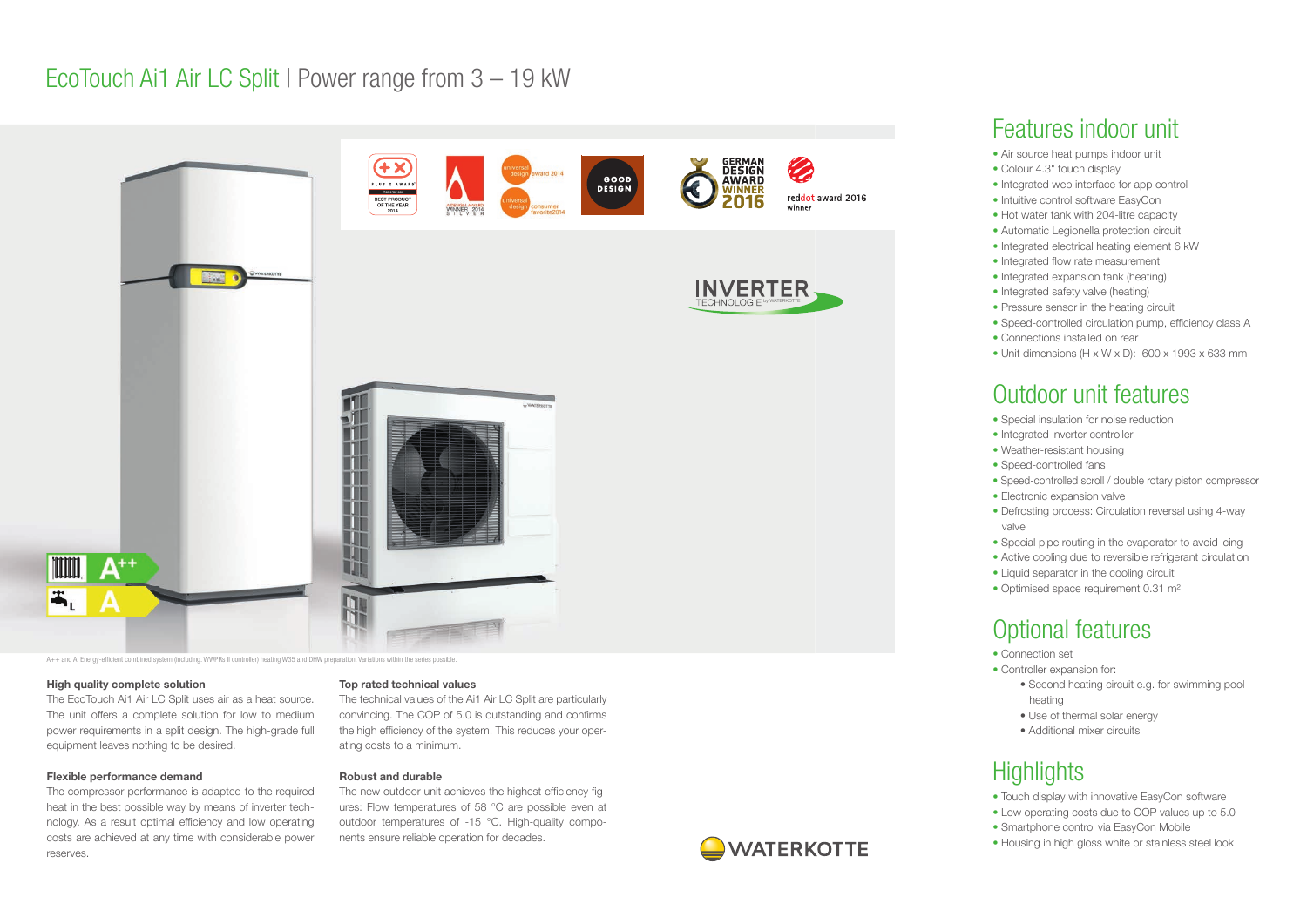### EasyCon Software I The new type of control



# WATERKOTTE 17.01.2019  $\leftarrow$  m



### Touch symbols in colour

As the name suggests, EasyCon makes the operation of your heat pump even easier. The software uses simple, self-explanatory symbols like on a Smartphone. The symbols on the colour touch display of the EcoTouch units require only a light touch.

### This is as easy as it gets

The symbols, also referred to as icons, are self-explanatory. You therefore always have quick access to all important functions of the unit. Setting the desired temperature or timer program is child's play. Operating a heating system without the operating manual has never been easier.

#### Comprehensive data evaluation

On the large colour display you can evaluate a variety of data. The actual consumption data, performance data and operating states are clearly displayed in graphics. This is made possible by the data acquisition by the sensor system and the mathematical analysis by EasyCon.

### Fully integrated into the Internet

The particularly advanced feature of EasyCon, in addition to the modern user Interface, is its easy integration into the network. As a standard, all heat pumps in the EcoTouch series are connected to the network via the touchscreen. The free app EasyCon Mobile allows you to control your heat pump even while you are on the move.



### Features of the control unit

- Touch Display, 4.3"
- Icon orientated user interface that makes it easy to use, configure and monitor
- Control via Smartphone app
- USB Port integrated as standard to permit upgrades and uploading of logged data
- Network Ethernet Port for remote access

### **Software**

- Modern Control technology
- Efficient automation of heating and cooling
- Additional Control Functions included as standard:
	- Integration of Solar Thermal
	- Integration of Photovoltaics (PV)
	- Second Heating Circuit
	- Three additional Weather Compensated (Mixing Circuits)
- Energy Monitoring included as standard
- Advanced Bivalent control possibilities
- Remote Control via EasyCon mobile app
- Automatic Screen Saver

### Easy to use

- Intuitive EasyCon touch control interface
- System state clear to see
- Touch shortcuts to main system functions
- Dynamic display of refrigerant circuit
- Automatic email failure messages
- Graphical display of temperatures (current and historic)
- Continuous display of energy performance (SPF / COP)
- Individual timer program and vacation mode
- Internet Connection and Web interface included as standard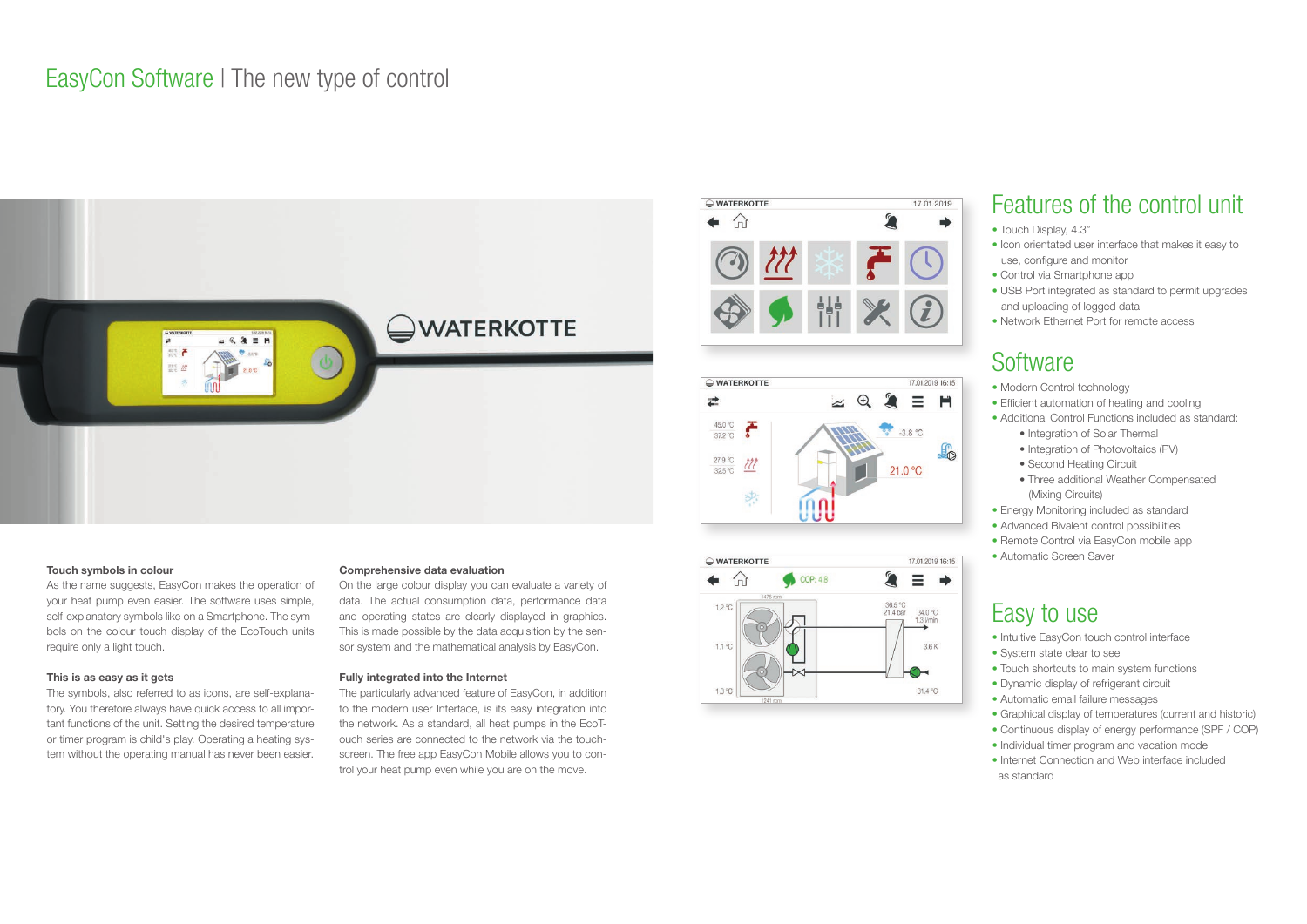### Features

- Control and monitoring software for heat pumps,living area ventilation, energy storage and building services
- Multilingual full version
- Intuitive menu structure
- Available as Apple and Android app
- Can be installed on Smartphones and tablet PCs
- Expandable, e.g. for living area ventilation

### **Technical** requirements

- Available LAN network
- Existing Internet access via provider
- Router with a spare RJ45 connection
- WATERKOTTE products in the EcoTouch series
- WATERKOTTE RemoteBox / SmartBox

## **Highlights**

- Free control software
- Continuous system overview
- Comprehensive display of measured data
- Active system messages from the heat pump

### Controlling your heat pump on the move

The menu structure of the applications for mobile control is like the control software that is installed on your heat pump. This allows immediate and intuitive navigation. With the software you are able to send mobile control commands, or check data evaluations.

### 100% Do, 17. Feb Ventilation Heating Ventilation Climate Air quality **Consumption Blinds**  $\widehat{\mathbb{C}}$ Smoke detector **Battery** Light Home Automation



### More ease of use and less costs

Your WATERKOTTE products can be controlled on the move using the EasyCon applications. This results in real ease of use. You can switch on your heating very easily from the sofa using the mobile control. Saving costs has never been so much fun.



### Quick and convenient via Internet

With the EasyCon applications for mobile control, you can access your WATERKOTTE products via Smartphone or tablet. This is made possible by an Internet connection that you can establish with your heat pump via the app and a web interface.

### Free of charge and easy to install

EasyCon Mobile is available free of charge as an Apple or Android app for your Smartphone or your tablet computer. Simply download from Internet and install. Then enter your heat pump ID, and you are connected.

### EasyCon | Mobile app control





Download on the

Google Play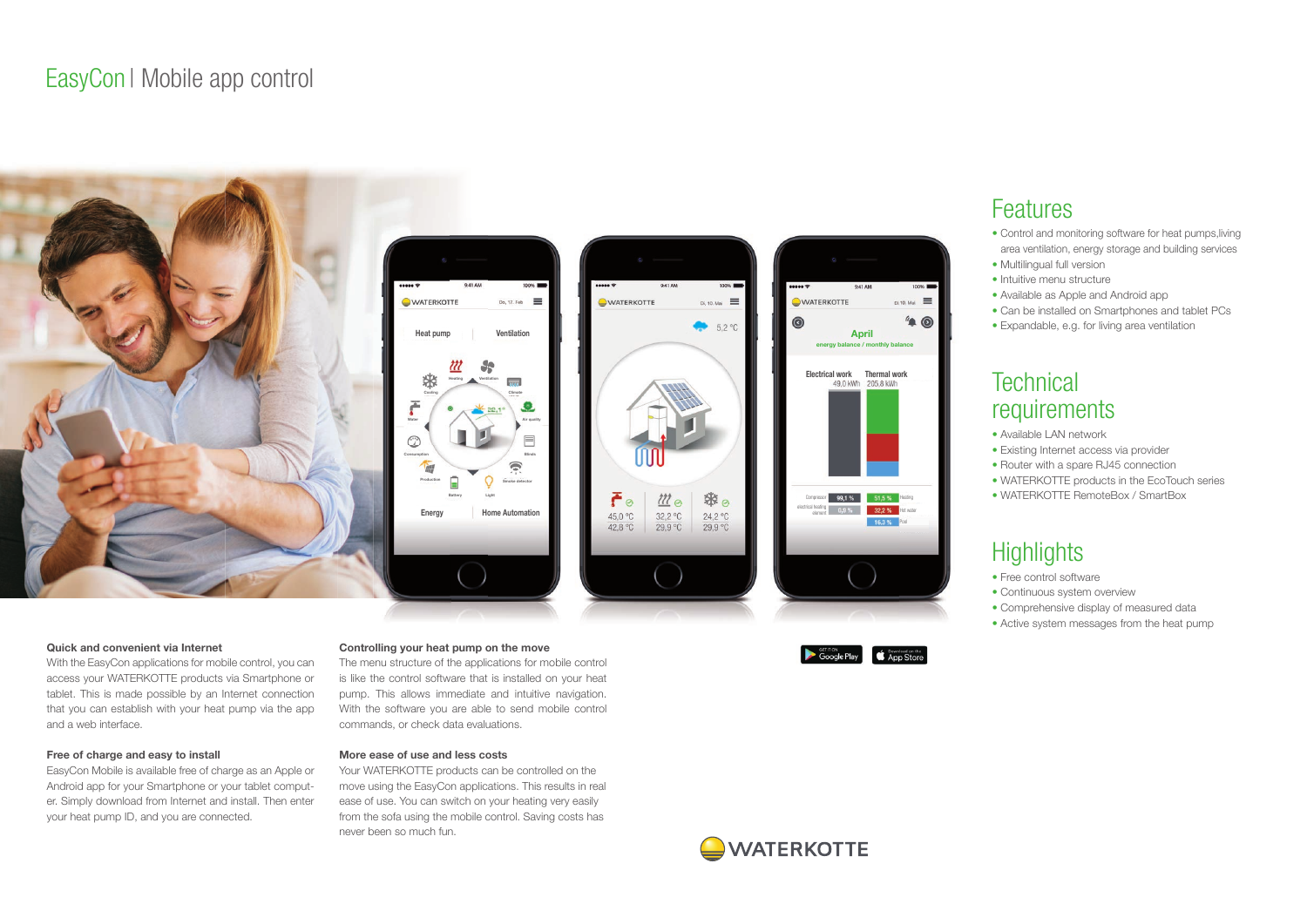### Technical data | EcoTouch Ai1 Air LC Split

### Electrical data Electrical power supply V, AC, Hz 220-240, 1, 50 Electric power supply electrical resistance heating, example of the V, AC, Hz control of the 220-240, 1, 50 / 380-415, 3, 50 Power supply can be selected Max. operating current 13.5 Main fuse protection (provided by customer) and the state of the state of the State of the B16A Control fuse (provided by customer) and the control fuse of the S10A 1-pole B10A Max. current consumption electrical resistance heating (230 V) A 26.1 Max. current consumption electrical resistance heating (400V)  $\qquad A$  A 3.7 Electrical resistance heating 6 and 1 and 2 and 2 and 2 and 2 and 2 and 2 and 2 and 2 and 3 and 4 and 4 and 4 and 4 and 4 and 4 and 4 and 4 and 4 and 4 and 4 and 4 and 4 and 4 and 4 and 4 and 4 and 4 and 4 and 4 and 4 and On site fuse protection electrical resistance heating (220 - 240 V) A B32A On site fuse protection electrical resistance heating (380 - 415 V) A B16A

#### ensions, weights, connections

| EcoTouch Ai1 Air BL with R410A                                                                                |         | 5004.5            |          | 5008.5   | 5011.5   | 5011.5            |
|---------------------------------------------------------------------------------------------------------------|---------|-------------------|----------|----------|----------|-------------------|
| Max. heat output (A7/W35)                                                                                     | kW      | 5.9               |          | 10.8     | 14.0     | 15.0              |
| Power consumption                                                                                             | kW      | 1.5               |          | 2.6      | 3.6      | 3.8               |
| Max. coefficient of performance (COP) at A7/W35, regulated (for heating power in kW)                          |         | 4.7(4.0)          |          | 4.5(8.1) | 4.8(6.5) | 5.0(4.7)          |
| Max. heat output (A7/W35)                                                                                     | kW      | 4.7               | 9.4      |          | 9.9      | 10.9              |
| Power consumption                                                                                             | kW      | 1.4               | 2.8      |          | 3.1      | 3.0               |
| Max. coefficient of performance (COP) at A2/W35, regulated (for heating power in kW)                          |         | 3.6(3.5)          | 4.2(3.6) |          | 4.3(7.8) | 4.5(7.1)          |
| Max. heating output (A-7/W35)                                                                                 | kW      | 3.7               | 7.2      |          | 8.0      | 8.7               |
| Power consumption                                                                                             | kW      | 1.3               | 2.6      |          | 2.9      | 3.2               |
| Max. coefficient of performance (COP) at A-7/W35, regulated (for heating power in kW)                         |         | 2.8(3.4)          | 3.2(4.1) |          | 3.1(6.3) | 3.5(6.3)          |
| Cooling power (A35/W7)                                                                                        | kW      | 3.8               | 6.6      | 7.4      |          | 9.1               |
| Power consumption                                                                                             | kW      | 1.4               | 2.4      | 2.7      |          | 3.4               |
| Coefficient of performance (COP) at A35/W7                                                                    |         | 2.8               | 2.8      | 2.8      |          | 2.7               |
| Cooling capacity (A35/W18)                                                                                    | kW      | 5.0               | 8.0      | 10.0     |          | 8.8               |
| Power consumption                                                                                             | kW      | 1.7               | 2.3      | 2.8      |          | 2.0               |
| Coefficient of performance (COP) at A35/W18                                                                   |         | 3.0               | 3.5      | 3.6      |          | 4.5               |
| Room heating energy efficiency <sup>1)</sup> / domestic hot water production energy efficiency load profile L |         | $A++/A$           | $A++/A$  | $A++/A$  |          | $A++/A$           |
| Energy efficiency class of the combined system <sup>2</sup> room heating / DHW production load profile L      |         | $A++/A$           | $A++/A$  | $A++/A$  |          | $A++/A$           |
| Heating water flow rate $(\Delta t = 5K)$                                                                     | $m^3/h$ | 0.8               | 1.6      | 1.7      |          | 1.9               |
| Air volume flow (maximum)                                                                                     | $m^3/h$ | 2000              | 2700     | 4210     |          | 4210              |
| Operating limit, heating                                                                                      |         | A-15/W58; A35/W58 |          |          |          | A-15/W58; A35/W58 |
| Operating limit, cooling                                                                                      |         | A45/W10           |          |          |          | A45/W10           |
| Refrigerant                                                                                                   |         | R410A             |          |          |          | R410A             |
| Sound power level at A7/W35 (outdoor module) night mode                                                       | dB(A)   | 58                | 58       | 60       |          | $60\,$            |
| Sound power level at A7/W35 (outdoor module) day mode                                                         | dB(A)   | 60                | 62       | 62       |          | 61                |

| Electrical data |                |                                 |                |
|-----------------|----------------|---------------------------------|----------------|
| 220-240, 1, 50  | 220-240, 1, 50 | 380-415, 3, 50                  | 380-415, 3, 50 |
|                 |                | 220-240, 1, 50 / 380-415, 3, 50 |                |
| 15.7            | 26.5           | 9.9                             | 13.9           |
| 1-pole B16A     | 1-pole B32A    | 3-pole B16A                     | 3-pole B16A    |
|                 |                | 1-pole B10 A                    |                |
|                 | 26.1           |                                 |                |
|                 | 8.7            |                                 |                |
|                 |                | 6                               |                |
|                 |                | <b>B32A</b>                     |                |
|                 |                | <b>B16A</b>                     |                |
|                 |                |                                 |                |

| Refrigerant filling                          | kg             | 1.40             |
|----------------------------------------------|----------------|------------------|
| Weight outdoor unit                          | kg             | 50               |
| Weight indoor unit (bottom part)             | kg             | 128              |
| Weight indoor unit (top part/tank)           | kg             | 65               |
| Weight indoor part (cover panels)            | kg             | 35               |
| Tank capacity                                |                | 204              |
| Connections, refrigerant lines (liquid side) | $1/4$ " (6 mm) |                  |
| Connections, refrigerant lines (gas side)    |                | $1/2$ " (12 mm)  |
| Dimensions outdoor unit W x H x D            | mm             | 900 x 580 x 340  |
| Dimensions indoor unit $W \times H \times D$ | mm             | 600 x 1993 x 633 |

| Dimensions, weights, connections |                  |                  |                  |                  |
|----------------------------------|------------------|------------------|------------------|------------------|
| 2.15                             | 2.95             |                  | 2.95             | 3.50             |
| 67                               | 110              |                  | 110              | 120              |
|                                  |                  | 128              |                  |                  |
|                                  |                  | 65               |                  |                  |
|                                  |                  | 35               |                  |                  |
|                                  |                  | 204              |                  |                  |
|                                  |                  | $3/8$ " (10 mm)  |                  |                  |
|                                  |                  | $5/8$ " (16 mm)  |                  |                  |
| 900 x 860 x 340                  | 900 x 1250 x 340 |                  | 900 x 1250 x 340 | 900 x 1250 x 340 |
|                                  |                  | 600 x 1993 x 633 |                  |                  |
|                                  |                  |                  |                  |                  |

#### Subject to technical changes. Tolerances as per EN 12900, EN 12102 and EN 14511 apply.

1) Mean temperature application, average climatic conditions. 2) On the combined system the WATERKOTTE WPRs controller class II was taken into account (without room temperature sensor).

#### Subject to technical changes. Tolerances as per EN 12900, EN 12102 and EN 14511 apply.

1) Mean temperature application, average climatic conditions. 2) On the combined system the WATERKOTTE WPRs controller class II was taken into account (without room temperature sensor).